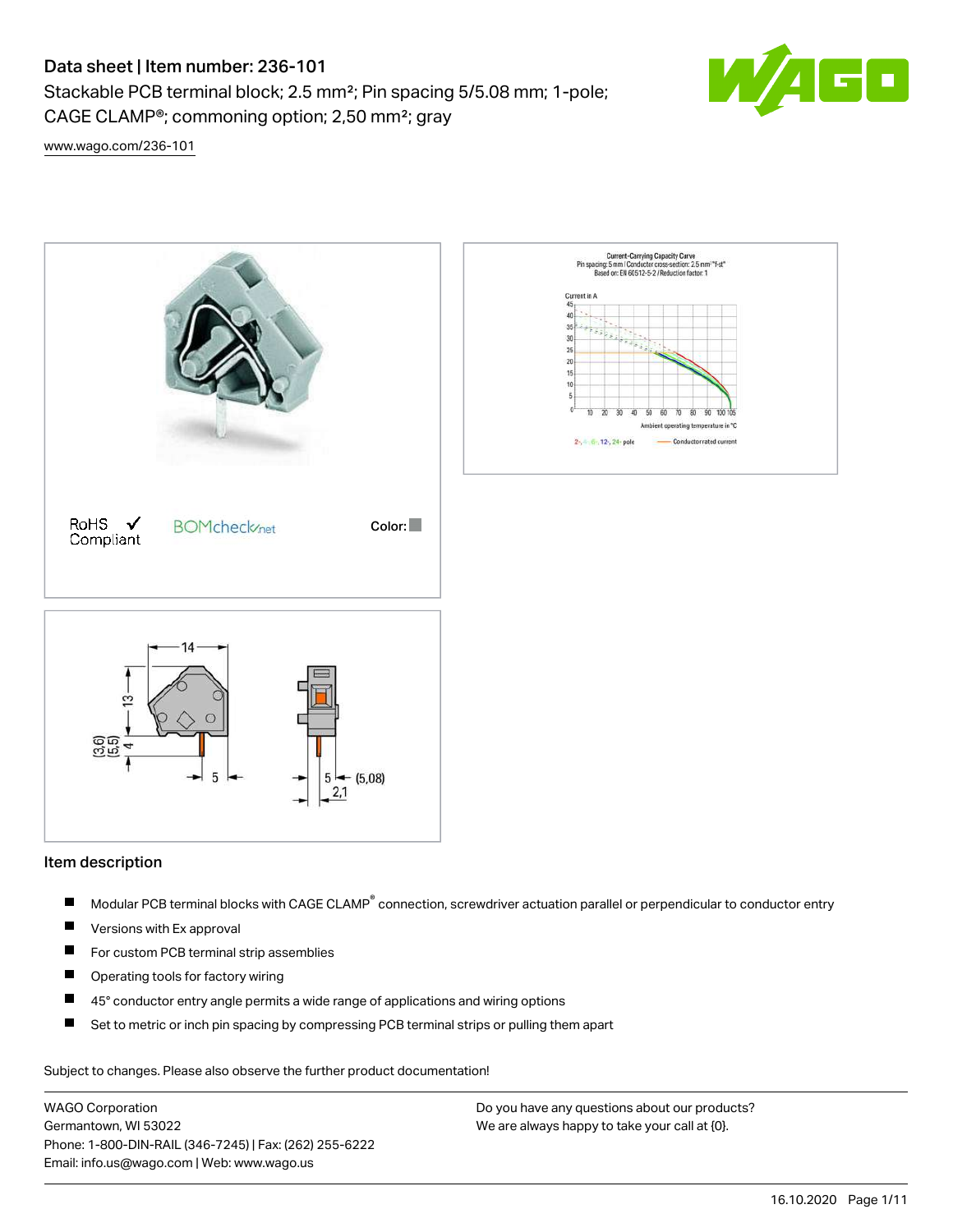

# Data Electrical data

## Ratings per IEC/EN 60664-1

| Ratings per                 | IEC/EN 60664-1                                            |
|-----------------------------|-----------------------------------------------------------|
| Rated voltage (III / 3)     | 250 V                                                     |
| Rated surge voltage (III/3) | 4 <sub>k</sub> V                                          |
| Rated voltage (III/2)       | 320 V                                                     |
| Rated surge voltage (III/2) | 4 <sub>k</sub> V                                          |
| Nominal voltage (II/2)      | 630 V                                                     |
| Rated surge voltage (II/2)  | 4 <sub>k</sub> V                                          |
| Rated current               | 24 A                                                      |
| Legend (ratings)            | (III / 2) ≙ Overvoltage category III / Pollution degree 2 |

# Ratings per UL 1059

| Approvals per                  | UL 1059 |
|--------------------------------|---------|
| Rated voltage UL (Use Group B) | 300 V   |
| Rated current UL (Use Group B) | 15 A    |
| Rated voltage UL (Use Group D) | 300 V   |
| Rated current UL (Use Group D) | 10 A    |

## Ratings per CSA

| Approvals per                   | CSA   |
|---------------------------------|-------|
| Rated voltage CSA (Use Group B) | 300 V |
| Rated current CSA (Use Group B) | 15 A  |
| Rated voltage CSA (Use Group D) | 300 V |
| Rated current CSA (Use Group D) | 10 A  |

# Connection data

| Connection technology                             | CAGE CLAMP <sup>®</sup>                 |
|---------------------------------------------------|-----------------------------------------|
| Actuation type                                    | Operating tool                          |
| Solid conductor                                   | $0.08$ 2.5 mm <sup>2</sup> / 28  12 AWG |
| Fine-stranded conductor                           | $0.08$ 2.5 mm <sup>2</sup> / 28  12 AWG |
| Fine-stranded conductor; with insulated ferrule   | $0.251.5$ mm <sup>2</sup>               |
| Fine-stranded conductor; with uninsulated ferrule | $0.251.5$ mm <sup>2</sup>               |

Subject to changes. Please also observe the further product documentation!

WAGO Corporation Germantown, WI 53022 Phone: 1-800-DIN-RAIL (346-7245) | Fax: (262) 255-6222 Email: info.us@wago.com | Web: www.wago.us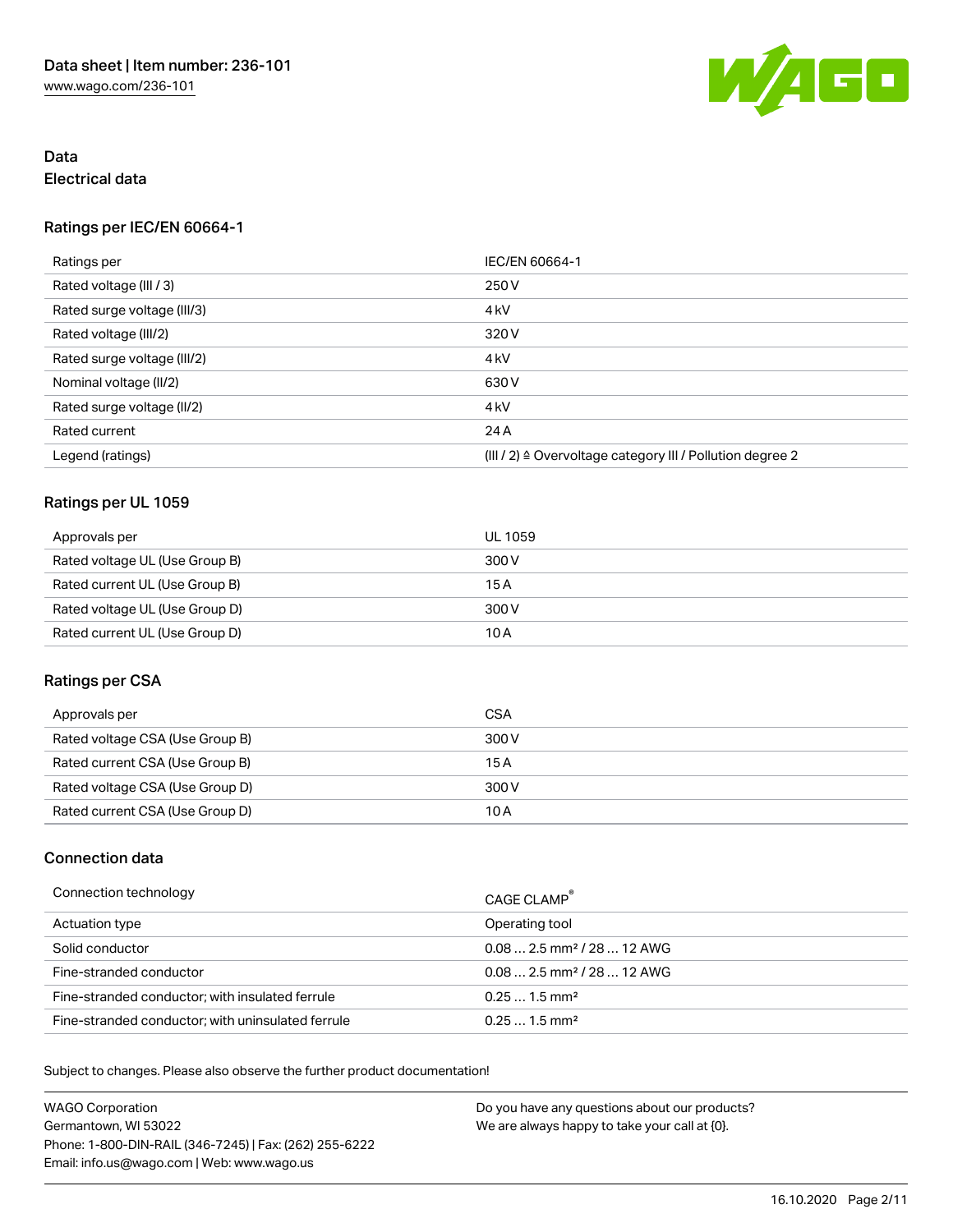# Data sheet | Item number: 236-101

[www.wago.com/236-101](http://www.wago.com/236-101)



| Strip length                          | $56$ mm / 0.2  0.24 inch |
|---------------------------------------|--------------------------|
| Conductor connection direction to PCB | 45°                      |
| Pole No.                              |                          |
| Total number of connection points     |                          |
| Total number of potentials            |                          |
| Number of connection types            |                          |
| Number of levels                      |                          |
| Note (conductor cross-section)        | 12 AWG: THHN, THWN       |

## Physical data

| Pin spacing                          | 5/5.08 mm / 0.197/0.2 inch |
|--------------------------------------|----------------------------|
| Width                                | 7.2 mm / 0.283 inch        |
| Height                               | 17 mm / 0.669 inch         |
| Height from the surface              | 13 mm / 0.512 inch         |
| Depth                                | 14 mm / 0.551 inch         |
| Solder pin length                    | 4 mm                       |
| Solder pin dimensions                | $0.7 \times 0.7$ mm        |
| Drilled hole diameter with tolerance | 1 1 $(+0.1)$ mm            |

### PCB contact

| PCB contact                         | тнт                                      |
|-------------------------------------|------------------------------------------|
| Solder pin arrangement              | over the entire terminal strip (in-line) |
| Number of solder pins per potential |                                          |

## Material Data

| Color                       | gray                                  |
|-----------------------------|---------------------------------------|
| Material group              |                                       |
| Insulation material         | Polyamide (PA66)                      |
| Flammability class per UL94 | V <sub>0</sub>                        |
| Clamping spring material    | Chrome nickel spring steel (CrNi)     |
| Contact material            | Electrolytic copper $(E_{\text{Cl}})$ |
| Contact plating             | tin-plated                            |
| Fire load                   | $0.012$ MJ                            |
| Weight                      | 0.8 <sub>g</sub>                      |

Subject to changes. Please also observe the further product documentation!

| <b>WAGO Corporation</b>                                | Do you have any questions about our products? |
|--------------------------------------------------------|-----------------------------------------------|
| Germantown, WI 53022                                   | We are always happy to take your call at {0}. |
| Phone: 1-800-DIN-RAIL (346-7245)   Fax: (262) 255-6222 |                                               |
| Email: info.us@wago.com   Web: www.wago.us             |                                               |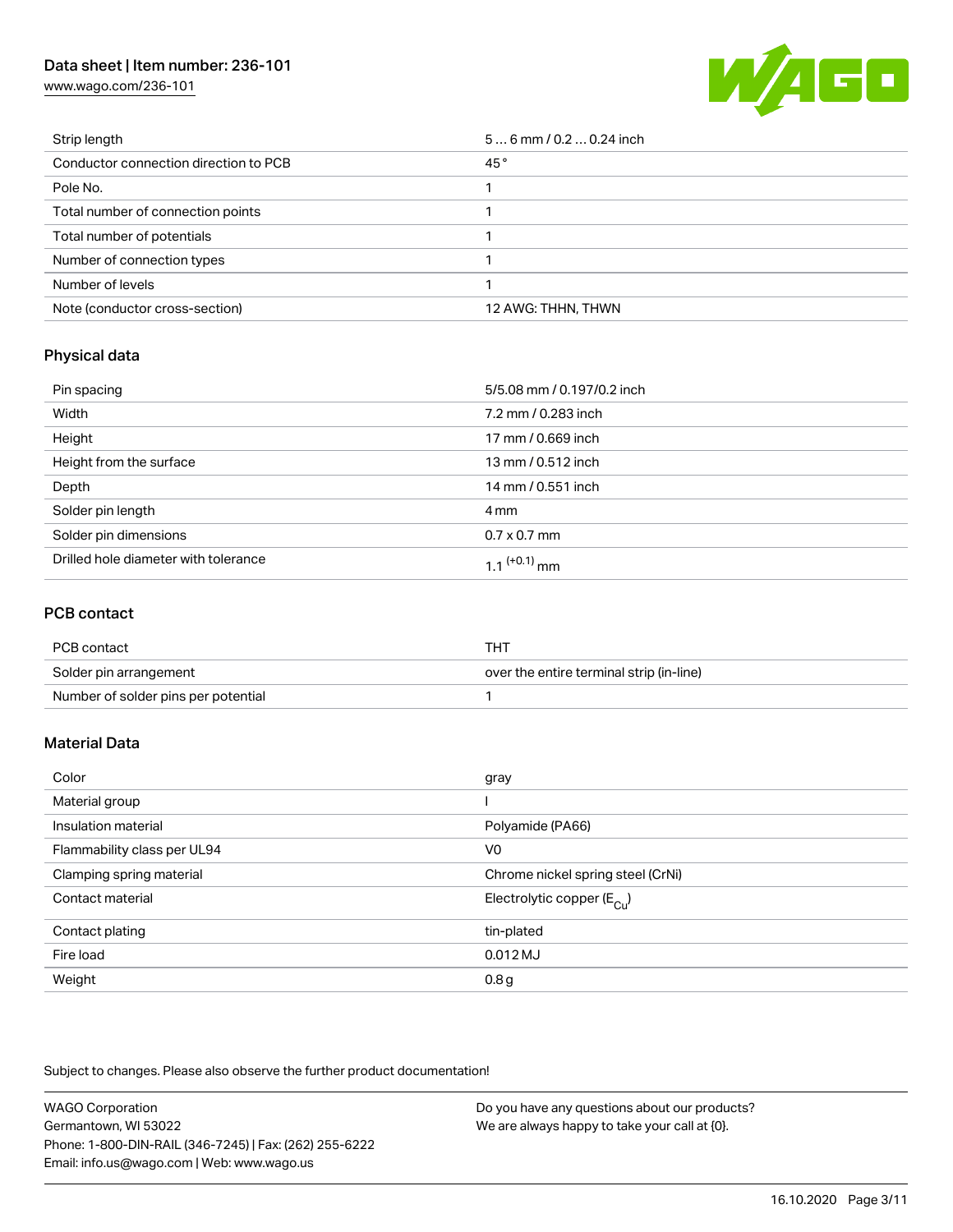

## Environmental Requirements

| Limit temperature range | +105 °C<br>-60 |  |
|-------------------------|----------------|--|

### Commercial data

| Product Group         | 4 (Printed Circuit) |
|-----------------------|---------------------|
| Packaging type        | <b>BOX</b>          |
| Country of origin     | CН                  |
| <b>GTIN</b>           | 4044918765886       |
| Customs tariff number | 85369010000         |

### Approvals / Certificates

### Country specific Approvals

| Logo       | Approval                                      | <b>Additional Approval Text</b> | Certificate<br>name |
|------------|-----------------------------------------------|---------------------------------|---------------------|
|            | <b>CCA</b><br><b>DEKRA Certification B.V.</b> | EN 60998                        | NTR NL-<br>7195     |
|            | <b>CCA</b><br>DEKRA Certification B.V.        | EN 60947                        | NTR NL-<br>7109     |
| EMA<br>EUR | <b>CCA</b><br>DEKRA Certification B.V.        | EN 60947                        | 2168090.01          |
|            | <b>CSA</b><br><b>DEKRA Certification B.V.</b> | C22.2 No. 158                   | 1673957             |

#### Ship Approvals

| Logo               | Approval                                                                   | <b>Additional Approval Text</b>               | Certificate<br>name |
|--------------------|----------------------------------------------------------------------------|-----------------------------------------------|---------------------|
| Ø<br><b>BUREAU</b> | BV<br>Bureau Veritas S.A.                                                  | <b>IEC 60998</b>                              | 11915/D0<br>BV      |
|                    | <b>DNV GL</b><br>Det Norske Veritas, Germanischer Lloyd                    |                                               | TAE000016Z          |
|                    | Subject to changes. Please also observe the further product documentation! |                                               |                     |
| MACO Corporation   |                                                                            | Do vou bavo any questions about our products? |                     |

WAGO Corporation Germantown, WI 53022 Phone: 1-800-DIN-RAIL (346-7245) | Fax: (262) 255-6222 Email: info.us@wago.com | Web: www.wago.us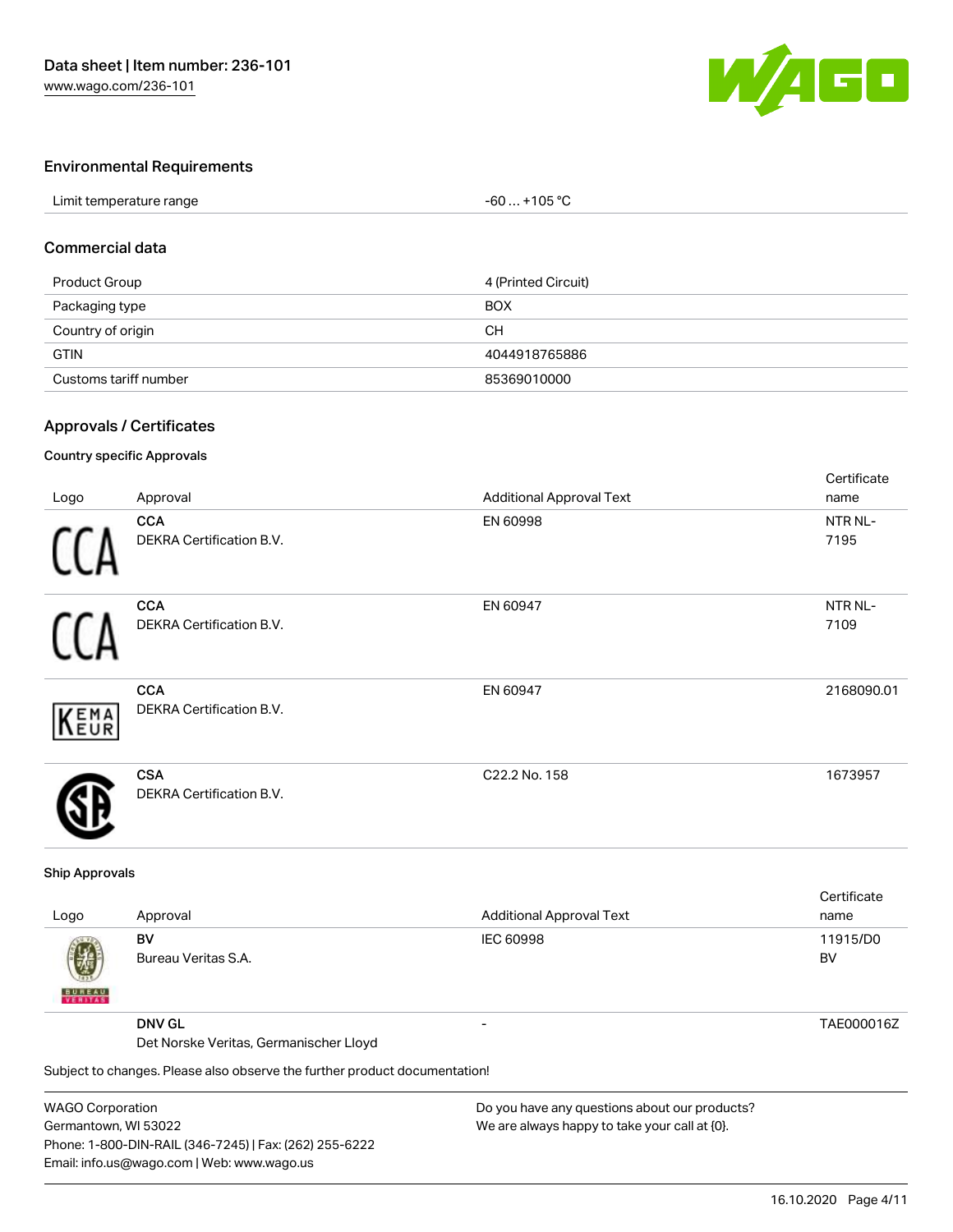



### UL-Approvals

|      |                                |                                 | Certificate |
|------|--------------------------------|---------------------------------|-------------|
| Logo | Approval                       | <b>Additional Approval Text</b> | name        |
|      | UR                             | <b>UL 1059</b>                  | 20180629-   |
| D    | Underwriters Laboratories Inc. |                                 | E45172      |

# Counterpart

## Compatible products

#### Marking accessories

| Item no.: 210-332/500-202<br>Marking strips; as a DIN A4 sheet; MARKED; 1-16 (160x); Height of marker strip: 3 mm; Strip length 182<br>mm; Horizontal marking; Self-adhesive; white  | www.wago.com/210-332<br>/500-202 |
|--------------------------------------------------------------------------------------------------------------------------------------------------------------------------------------|----------------------------------|
| Item no.: 210-332/500-204<br>Marking strips; as a DIN A4 sheet; MARKED; 17-32 (160x); Height of marker strip: 3 mm; Strip length<br>182 mm; Horizontal marking; Self-adhesive; white | www.wago.com/210-332<br>/500-204 |
| Item no.: 210-332/500-205<br>Marking strips; as a DIN A4 sheet; MARKED; 1-32 (80x); Height of marker strip: 3 mm; Strip length 182<br>mm; Horizontal marking; Self-adhesive; white   | www.wago.com/210-332<br>/500-205 |
| Item no.: 210-332/500-206<br>Marking strips; as a DIN A4 sheet; MARKED; 33-48 (160x); Height of marker strip: 3 mm; Strip length<br>182 mm; Horizontal marking; Self-adhesive; white | www.wago.com/210-332<br>/500-206 |
| Item no.: 210-332/508-202<br>Marking strips; as a DIN A4 sheet; MARKED; 1-16 (160x); Height of marker strip: 3 mm; Strip length 182<br>mm; Horizontal marking; Self-adhesive; white  | www.wago.com/210-332<br>/508-202 |
| Item no.: 210-332/508-204<br>Marking strips; as a DIN A4 sheet; MARKED; 17-32 (160x); Height of marker strip: 3 mm; Strip length<br>182 mm; Horizontal marking; Self-adhesive; white | www.wago.com/210-332<br>/508-204 |
|                                                                                                                                                                                      |                                  |

#### Item no.: 210-332/508-205

Subject to changes. Please also observe the further product documentation!

WAGO Corporation Germantown, WI 53022 Phone: 1-800-DIN-RAIL (346-7245) | Fax: (262) 255-6222 Email: info.us@wago.com | Web: www.wago.us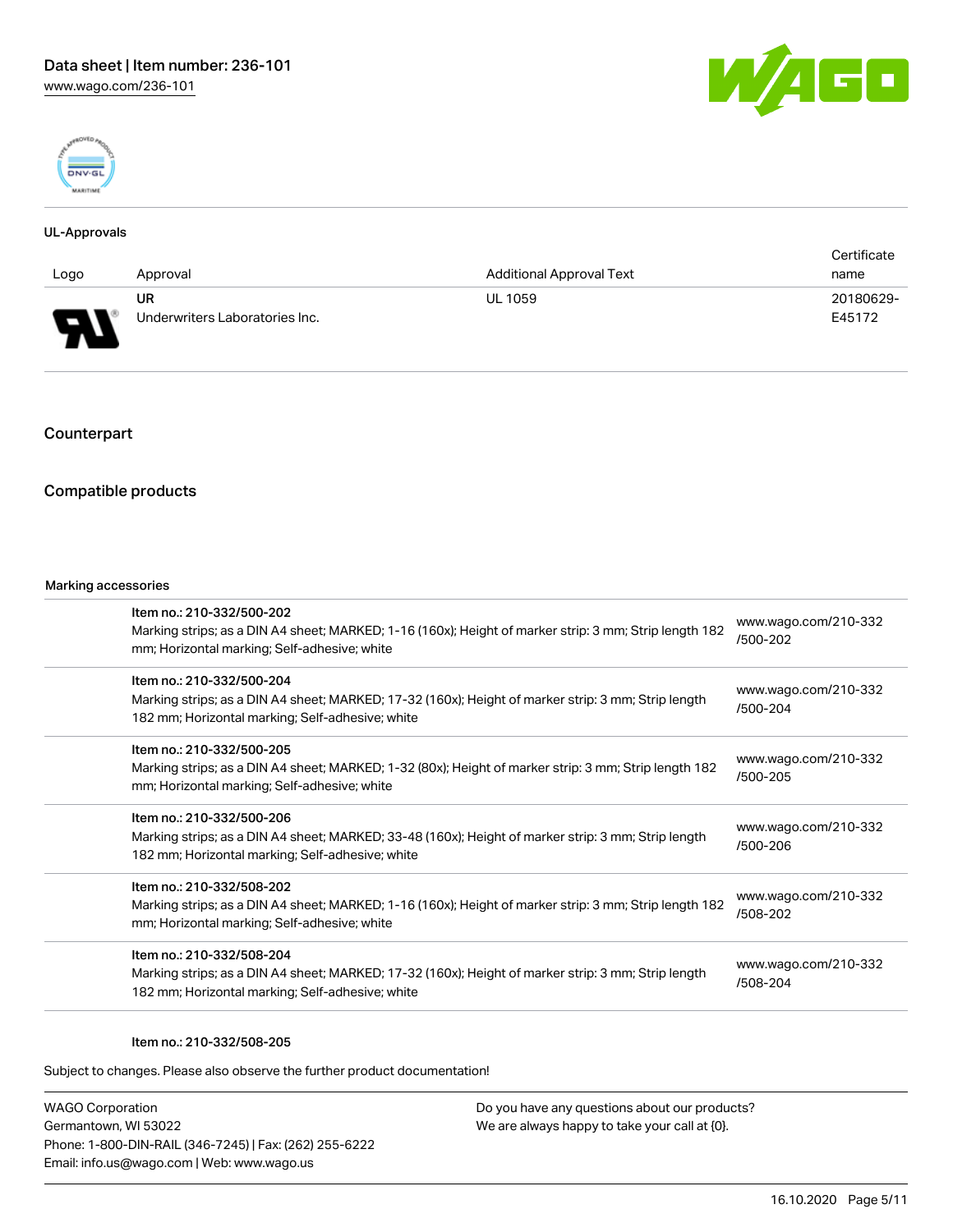

Marking strips; as a DIN A4 sheet; MARKED; 1-32 (80x); Height of marker strip: 3 mm; Strip length 182 mm; Horizontal marking; Self-adhesive; white [www.wago.com/210-332](http://www.wago.com/210-332/508-205) [/508-205](http://www.wago.com/210-332/508-205) Item no.: 210-332/508-206 Marking strips; as a DIN A4 sheet; MARKED; 33-48 (160x); Height of marker strip: 3 mm; Strip length 182 mm; Horizontal marking; Self-adhesive; white [www.wago.com/210-332](http://www.wago.com/210-332/508-206) [/508-206](http://www.wago.com/210-332/508-206) Item no.: 210-833 Marking strips; on reel; 6 mm wide; plain; Self-adhesive; white [www.wago.com/210-833](http://www.wago.com/210-833)<br>Marking strips; on reel; 6 mm wide; plain; Self-adhesive; white ferrule Item no.: 216-101 Ferrule; Sleeve for 0.5 mm² / AWG 22; uninsulated; electro-tin plated; silver-colored [www.wago.com/216-101](http://www.wago.com/216-101) Item no.: 216-102 Ferrule; Sleeve for 0.75 mm² / AWG 20; uninsulated; electro-tin plated; silver-colored [www.wago.com/216-102](http://www.wago.com/216-102) Item no.: 216-103 Ferrule; Sleeve for 1 mm² / AWG 18; uninsulated; electro-tin plated [www.wago.com/216-103](http://www.wago.com/216-103) Item no.: 216-104 Ferrule; Sleeve for 1.5 mm² / AWG 16; uninsulated; electro-tin plated; silver-colored [www.wago.com/216-104](http://www.wago.com/216-104) Item no.: 216-121 Ferrule; Sleeve for 0.5 mm² / AWG 22; uninsulated; electro-tin plated; silver-colored [www.wago.com/216-121](http://www.wago.com/216-121) Item no.: 216-122 Ferrule; Sleeve for 0.75 mm² / AWG 20; uninsulated; electro-tin plated; silver-colored [www.wago.com/216-122](http://www.wago.com/216-122) Item no.: 216-123 Ferrule; Sleeve for 1 mm² / AWG 18; uninsulated; electro-tin plated; silver-colored [www.wago.com/216-123](http://www.wago.com/216-123) Item no.: 216-124 Ferrule; Sleeve for 1.5 mm<sup>2</sup> / AWG 16; uninsulated; electro-tin plated [www.wago.com/216-124](http://www.wago.com/216-124) Item no.: 216-131 Ferrule; Sleeve for 0.25 mm² / AWG 24; uninsulated; electro-tin plated; silver-colored [www.wago.com/216-131](http://www.wago.com/216-131) Item no.: 216-132 Ferrule; Sleeve for 0.34 mm² / AWG 24; uninsulated; electro-tin plated [www.wago.com/216-132](http://www.wago.com/216-132) Item no.: 216-141 Ferrule; Sleeve for 0.5 mm² / 20 AWG; uninsulated; electro-tin plated; electrolytic copper; gastight crimped; acc. to DIN 46228, Part 1/08.92 [www.wago.com/216-141](http://www.wago.com/216-141) Item no.: 216-142 Ferrule; Sleeve for 0.75 mm<sup>2</sup> / 18 AWG; uninsulated; electro-tin plated; electrolytic copper; gastight crimped; acc. to DIN 46228, Part 1/08.92 [www.wago.com/216-142](http://www.wago.com/216-142) Item no.: 216-143 Ferrule; Sleeve for 1 mm² / AWG 18; uninsulated; electro-tin plated; electrolytic copper; gastight crimped; acc. to DIN 46228, Part 1/08.92 [www.wago.com/216-143](http://www.wago.com/216-143)

Item no.: 216-144

Subject to changes. Please also observe the further product documentation!

WAGO Corporation Germantown, WI 53022 Phone: 1-800-DIN-RAIL (346-7245) | Fax: (262) 255-6222 Email: info.us@wago.com | Web: www.wago.us Do you have any questions about our products? We are always happy to take your call at {0}.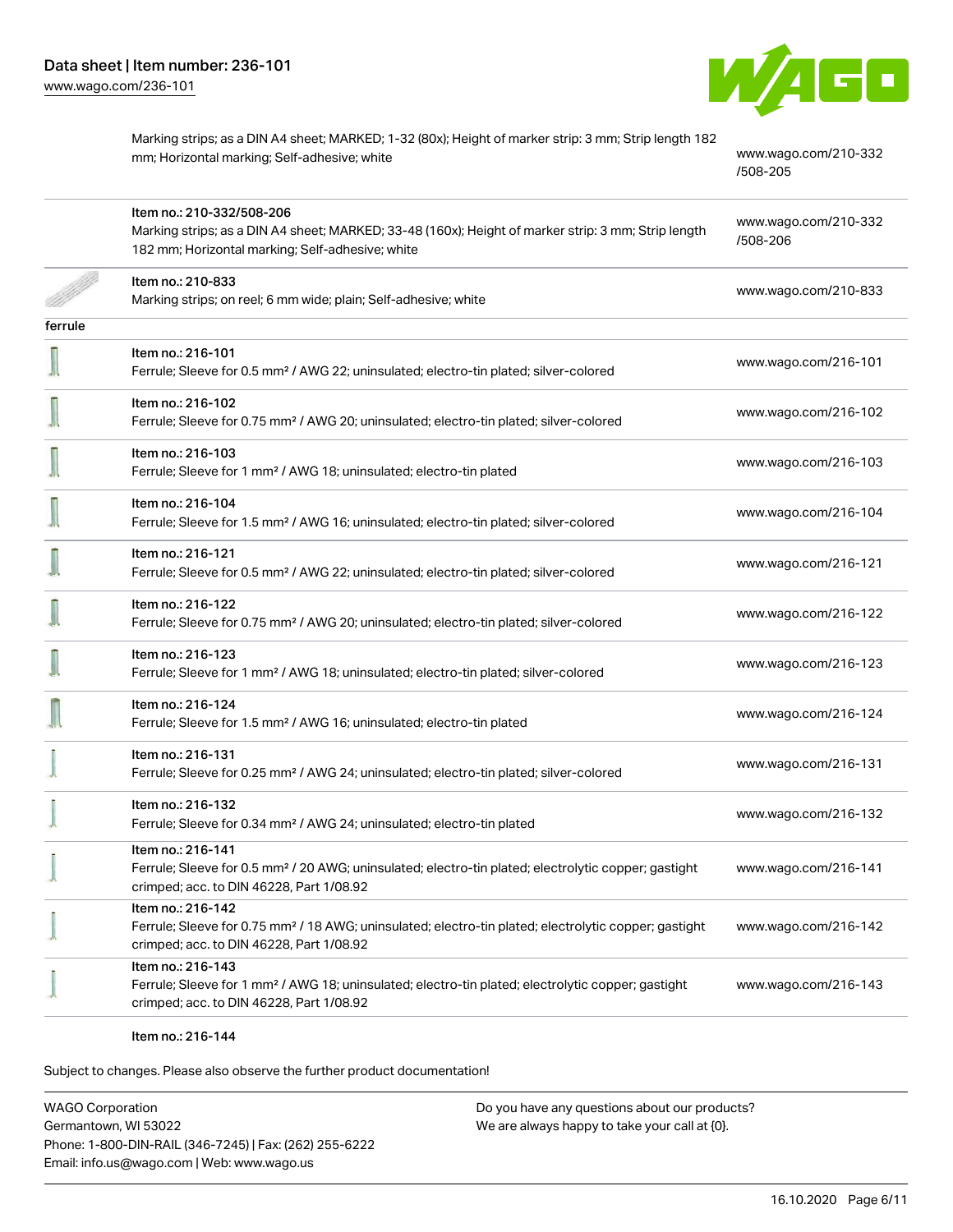

|   | Ferrule; Sleeve for 1.5 mm <sup>2</sup> / AWG 16; uninsulated; electro-tin plated; electrolytic copper; gastight<br>crimped; acc. to DIN 46228, Part 1/08.92; silver-colored                            | www.wago.com/216-144 |
|---|---------------------------------------------------------------------------------------------------------------------------------------------------------------------------------------------------------|----------------------|
|   | Item no.: 216-151<br>Ferrule; Sleeve for 0.25 mm <sup>2</sup> / AWG 24; uninsulated; electro-tin plated                                                                                                 | www.wago.com/216-151 |
|   | Item no.: 216-152<br>Ferrule; Sleeve for 0.34 mm <sup>2</sup> / AWG 24; uninsulated; electro-tin plated                                                                                                 | www.wago.com/216-152 |
|   | Item no.: 216-201<br>Ferrule; Sleeve for 0.5 mm <sup>2</sup> / 20 AWG; insulated; electro-tin plated; white                                                                                             | www.wago.com/216-201 |
|   | Item no.: 216-202<br>Ferrule; Sleeve for 0.75 mm <sup>2</sup> / 18 AWG; insulated; electro-tin plated; gray                                                                                             | www.wago.com/216-202 |
| ı | Item no.: 216-203<br>Ferrule; Sleeve for 1 mm <sup>2</sup> / AWG 18; insulated; electro-tin plated; red                                                                                                 | www.wago.com/216-203 |
| ß | Item no.: 216-204<br>Ferrule; Sleeve for 1.5 mm <sup>2</sup> / AWG 16; insulated; electro-tin plated; black                                                                                             | www.wago.com/216-204 |
|   | Item no.: 216-221<br>Ferrule; Sleeve for 0.5 mm <sup>2</sup> / 20 AWG; insulated; electro-tin plated; white                                                                                             | www.wago.com/216-221 |
|   | Item no.: 216-222<br>Ferrule; Sleeve for 0.75 mm <sup>2</sup> / 18 AWG; insulated; electro-tin plated; gray                                                                                             | www.wago.com/216-222 |
| n | Item no.: 216-223<br>Ferrule; Sleeve for 1 mm <sup>2</sup> / AWG 18; insulated; electro-tin plated; red                                                                                                 | www.wago.com/216-223 |
| Ω | Item no.: 216-224<br>Ferrule; Sleeve for 1.5 mm <sup>2</sup> / AWG 16; insulated; electro-tin plated; black                                                                                             | www.wago.com/216-224 |
|   | Item no.: 216-241<br>Ferrule; Sleeve for 0.5 mm <sup>2</sup> / 20 AWG; insulated; electro-tin plated; electrolytic copper; gastight<br>crimped; acc. to DIN 46228, Part 4/09.90; white                  | www.wago.com/216-241 |
|   | Item no.: 216-242<br>Ferrule; Sleeve for 0.75 mm <sup>2</sup> / 18 AWG; insulated; electro-tin plated; electrolytic copper; gastight<br>crimped; acc. to DIN 46228, Part 4/09.90; gray                  | www.wago.com/216-242 |
|   | Item no.: 216-243<br>Ferrule; Sleeve for 1 mm <sup>2</sup> / AWG 18; insulated; electro-tin plated; electrolytic copper; gastight crimped; www.wago.com/216-243<br>acc. to DIN 46228, Part 4/09.90; red |                      |
| ≞ | Item no.: 216-244<br>Ferrule; Sleeve for 1.5 mm <sup>2</sup> / AWG 16; insulated; electro-tin plated; electrolytic copper; gastight<br>crimped; acc. to DIN 46228, Part 4/09.90; black                  | www.wago.com/216-244 |
|   | Item no.: 216-262<br>Ferrule; Sleeve for 0.75 mm <sup>2</sup> / 18 AWG; insulated; electro-tin plated; electrolytic copper; gastight<br>crimped; acc. to DIN 46228, Part 4/09.90; gray                  | www.wago.com/216-262 |
|   | Item no.: 216-263<br>Ferrule; Sleeve for 1 mm <sup>2</sup> / AWG 18; insulated; electro-tin plated; electrolytic copper; gastight crimped; www.wago.com/216-263<br>acc. to DIN 46228, Part 4/09.90; red |                      |
|   | Item no.: 216-264                                                                                                                                                                                       |                      |

Subject to changes. Please also observe the further product documentation!

WAGO Corporation Germantown, WI 53022 Phone: 1-800-DIN-RAIL (346-7245) | Fax: (262) 255-6222 Email: info.us@wago.com | Web: www.wago.us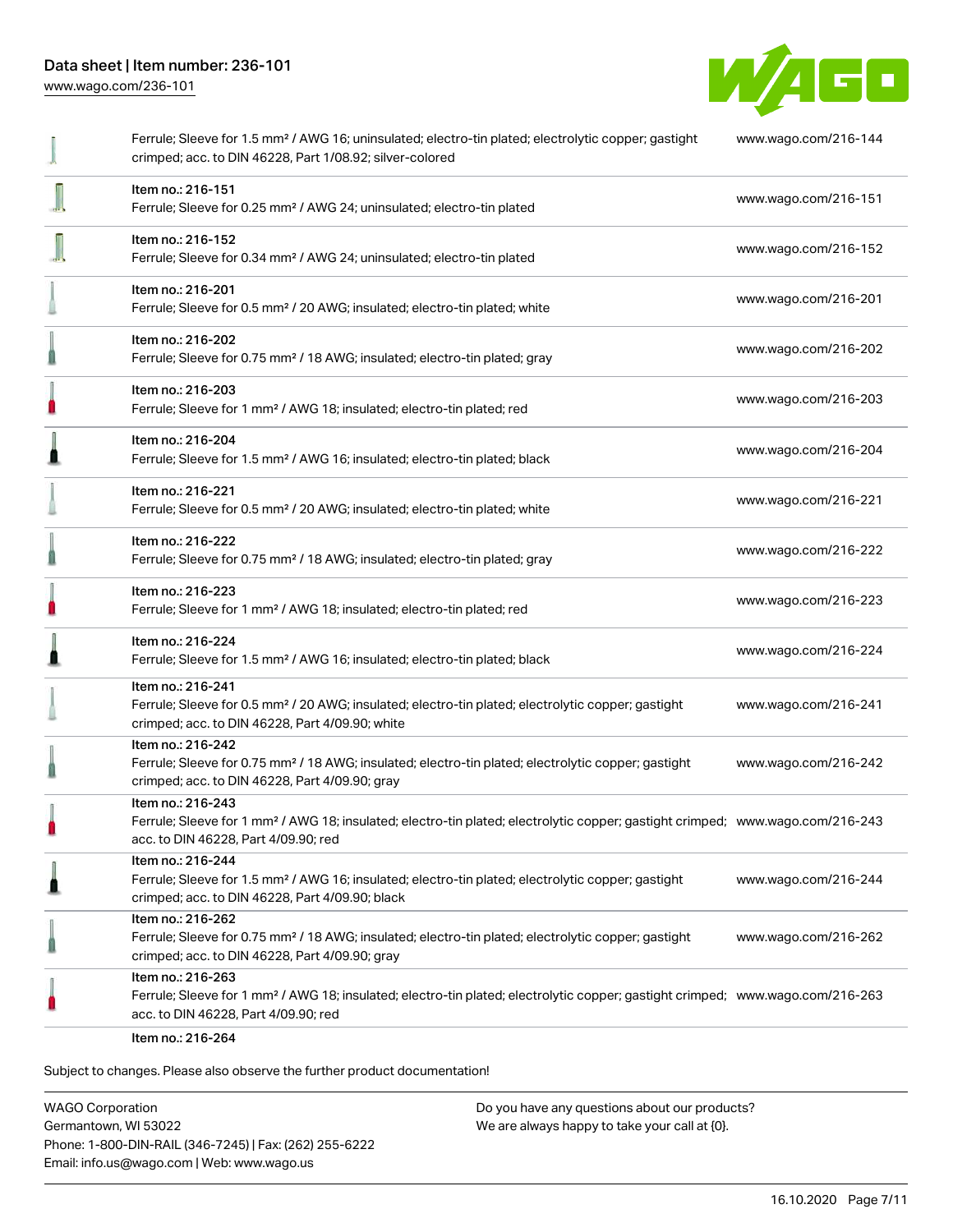

|       | Ferrule; Sleeve for 1.5 mm <sup>2</sup> / AWG 16; insulated; electro-tin plated; electrolytic copper; gastight<br>crimped; acc. to DIN 46228, Part 4/09.90; black                      | www.wago.com/216-264 |
|-------|----------------------------------------------------------------------------------------------------------------------------------------------------------------------------------------|----------------------|
|       | Item no.: 216-284<br>Ferrule; Sleeve for 1.5 mm <sup>2</sup> / AWG 16; insulated; electro-tin plated; electrolytic copper; gastight<br>crimped; acc. to DIN 46228, Part 4/09.90; black | www.wago.com/216-284 |
|       | Item no.: 216-301<br>Ferrule; Sleeve for 0.25 mm <sup>2</sup> / AWG 24; insulated; electro-tin plated; yellow                                                                          | www.wago.com/216-301 |
|       | Item no.: 216-302<br>Ferrule; Sleeve for 0.34 mm <sup>2</sup> / 22 AWG; insulated; electro-tin plated; green                                                                           | www.wago.com/216-302 |
|       | Item no.: 216-321<br>Ferrule; Sleeve for 0.25 mm <sup>2</sup> / AWG 24; insulated; electro-tin plated; yellow                                                                          | www.wago.com/216-321 |
|       | Item no.: 216-322<br>Ferrule; Sleeve for 0.34 mm <sup>2</sup> / 22 AWG; insulated; electro-tin plated; green                                                                           | www.wago.com/216-322 |
| check |                                                                                                                                                                                        |                      |
|       | Item no.: 231-127<br>Testing plug module with contact stud; for 236 Series; Pin spacing 5 mm / 0.197 in; 2,50 mm <sup>2</sup> ; gray                                                   | www.wago.com/231-127 |
|       | Item no.: 231-128<br>Testing plug module with contact stud; Pin spacing 5.08 mm / 0.2 in; 2,50 mm <sup>2</sup> ; orange                                                                | www.wago.com/231-128 |
| tools |                                                                                                                                                                                        |                      |
|       | Item no.: 210-657<br>Operating tool; Blade: 3.5 x 0.5 mm; with a partially insulated shaft; short; multicoloured                                                                       | www.wago.com/210-657 |
|       | Item no.: 210-658<br>Operating tool; Blade: 3.5 x 0.5 mm; with a partially insulated shaft; angled; short; multicoloured                                                               | www.wago.com/210-658 |
|       | Item no.: 210-720<br>Operating tool; Blade: 3.5 x 0.5 mm; with a partially insulated shaft; multicoloured                                                                              | www.wago.com/210-720 |
|       | Item no.: 236-332<br>Operating tool; natural                                                                                                                                           | www.wago.com/236-332 |
|       | Item no.: 236-335<br>Operating tool; gray                                                                                                                                              | www.wago.com/236-335 |

# Downloads Documentation

| <b>Additional Information</b> |             |               |          |
|-------------------------------|-------------|---------------|----------|
| Technical explanations        | Apr 3, 2019 | pdf<br>3.6 MB | Download |

Subject to changes. Please also observe the further product documentation!

WAGO Corporation Germantown, WI 53022 Phone: 1-800-DIN-RAIL (346-7245) | Fax: (262) 255-6222 Email: info.us@wago.com | Web: www.wago.us Do you have any questions about our products? We are always happy to take your call at {0}.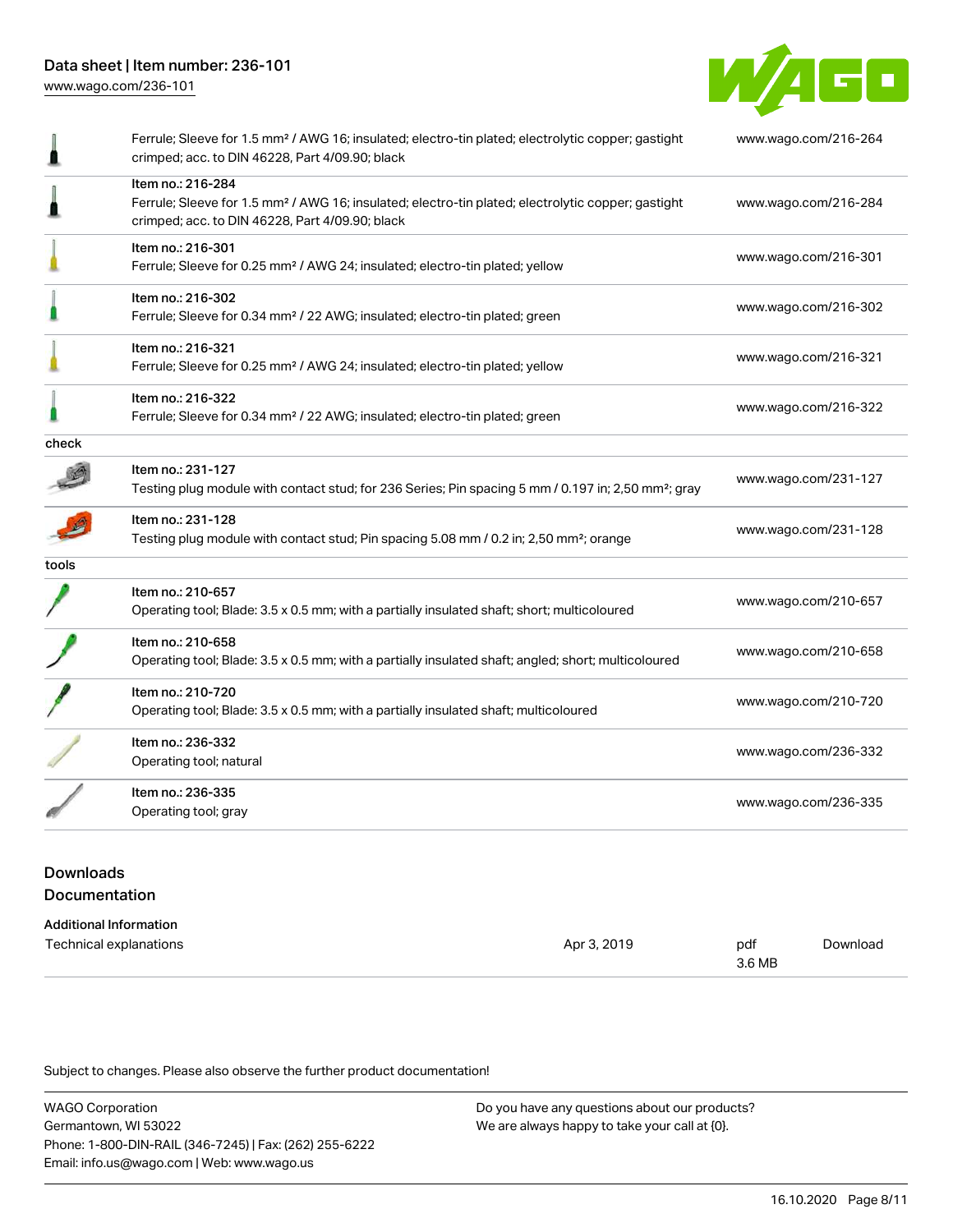

# CAD files

### CAD data

| 2D/3D Models 236-101                                                                                                                                                   | <b>URL</b> | Download |
|------------------------------------------------------------------------------------------------------------------------------------------------------------------------|------------|----------|
| CAE data                                                                                                                                                               |            |          |
| EPLAN Data Portal 236-101                                                                                                                                              | <b>URL</b> | Download |
| ZUKEN Portal 236-101                                                                                                                                                   | <b>URL</b> | Download |
| <b>PCB Design</b>                                                                                                                                                      |            |          |
| Symbol and Footprint 236-101                                                                                                                                           | <b>URL</b> | Download |
| CAx data for your PCB design, consisting of "schematic symbols and PCB footprints",<br>allow easy integration of the WAGO component into your development environment. |            |          |
| Supported formats:                                                                                                                                                     |            |          |
| Ш<br>Accel EDA 14 & 15                                                                                                                                                 |            |          |
| ш<br>Altium 6 to current version                                                                                                                                       |            |          |
| Ш<br>Cadence Allegro                                                                                                                                                   |            |          |
| ш<br>DesignSpark                                                                                                                                                       |            |          |
| Ш<br>Eagle Libraries                                                                                                                                                   |            |          |
| ш<br>KiCad                                                                                                                                                             |            |          |
| $\overline{\phantom{a}}$<br>Mentor Graphics BoardStation                                                                                                               |            |          |
| ш<br>Mentor Graphics Design Architect                                                                                                                                  |            |          |
| ш<br>Mentor Graphics Design Expedition 99 and 2000                                                                                                                     |            |          |
| OrCAD 9.X PCB and Capture                                                                                                                                              |            |          |
| ш<br>PADS PowerPCB 3, 3.5, 4.X, and 5.X                                                                                                                                |            |          |
| ш<br>PADS PowerPCB and PowerLogic 3.0                                                                                                                                  |            |          |
| H<br>PCAD 2000, 2001, 2002, 2004, and 2006                                                                                                                             |            |          |
| $\blacksquare$<br>Pulsonix 8.5 or newer                                                                                                                                |            |          |
| П<br><b>STL</b>                                                                                                                                                        |            |          |
| 3D STEP<br><b>The State</b>                                                                                                                                            |            |          |
| TARGET 3001!                                                                                                                                                           |            |          |
| П<br>View Logic ViewDraw                                                                                                                                               |            |          |
| $\blacksquare$<br>Quadcept                                                                                                                                             |            |          |
| H<br>Zuken CadStar 3 and 4                                                                                                                                             |            |          |
|                                                                                                                                                                        |            |          |

Subject to changes. Please also observe the further product documentation!

WAGO Corporation Germantown, WI 53022 Phone: 1-800-DIN-RAIL (346-7245) | Fax: (262) 255-6222 Email: info.us@wago.com | Web: www.wago.us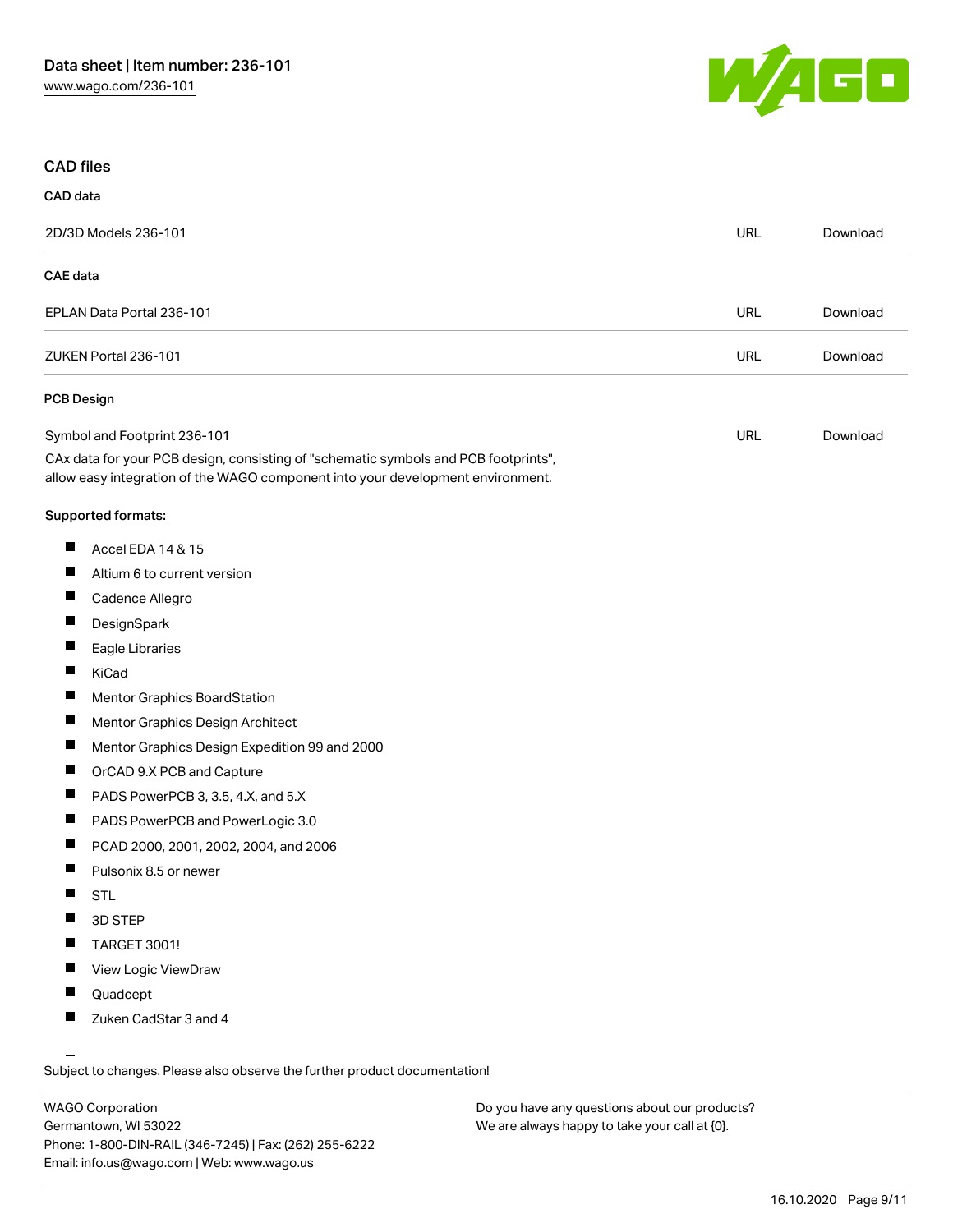$\blacksquare$ Zuken CR-5000 and CR-8000

PCB Component Libraries (EDA), PCB CAD Library Ultra Librarian



### Installation Notes

Conductor termination



Inserting a conductor via 3.5 mm screwdriver.



screwdriver.



Inserting a conductor via 3.5 mm Inserting a conductor via operating tool.

Screwdriver actuation parallel to conductor entry.

Screwdriver actuation perpendicular to conductor entry.



Compared to standard screwdrivers, these operating tools are far more convenient for wiring PCB terminal strips at factory.

Installation

Subject to changes. Please also observe the further product documentation!

WAGO Corporation Germantown, WI 53022 Phone: 1-800-DIN-RAIL (346-7245) | Fax: (262) 255-6222 Email: info.us@wago.com | Web: www.wago.us